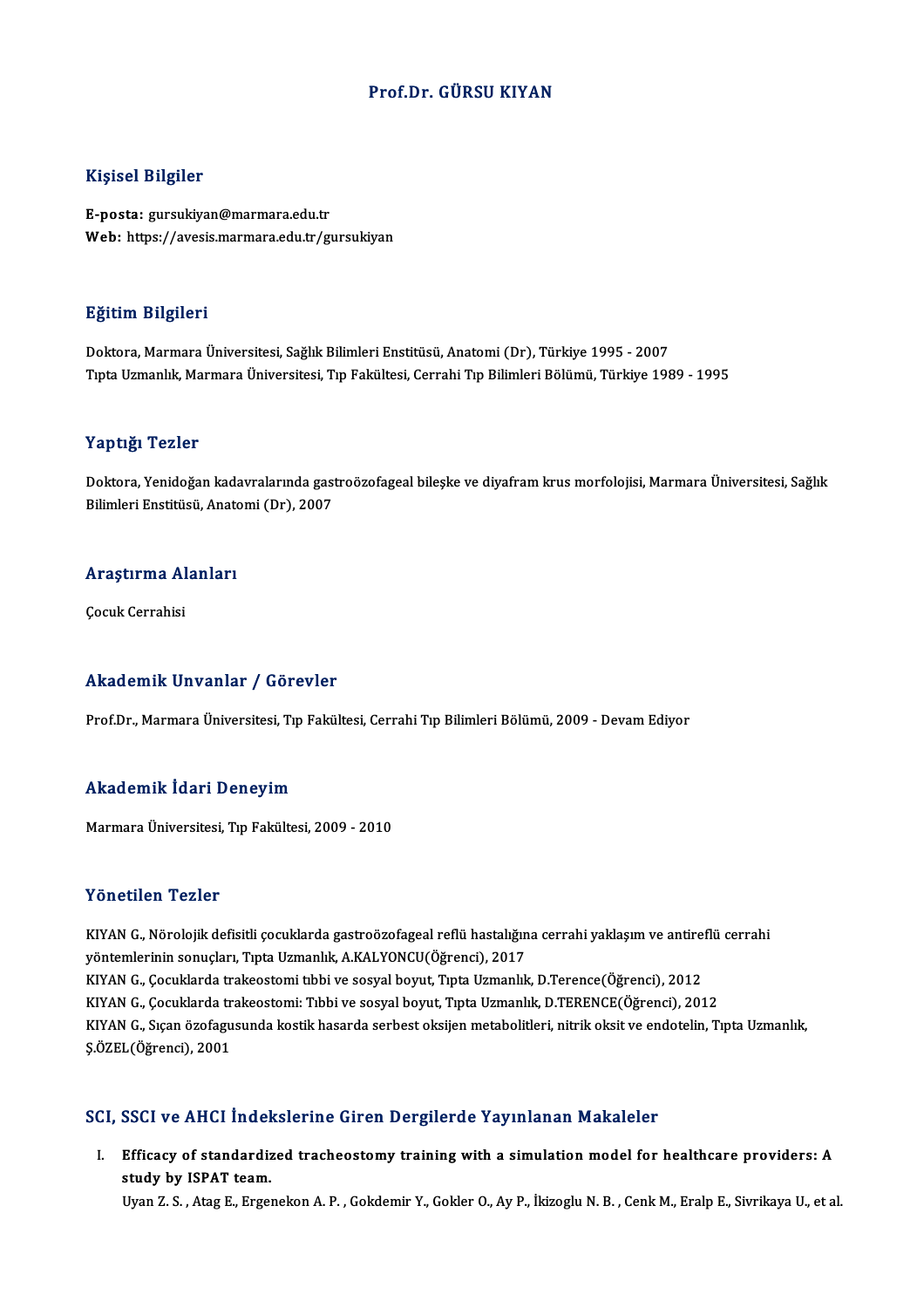Pediatric pulmonology, 2021 (SCI Expanded İndekslerine Giren Dergi)<br>The effect of equaes voin preservation en nestenerative sempl

- II. The effect of azygos vein preservation on postoperative complications after esophageal atresia<br>repair: Results from the Turkish Esophageal Atresia Registry. Pediatric pulmonology, 2021 (SCI Expanded Indekslerine Giren Dergi)<br>The effect of azygos vein preservation on postoperative comp<br>repair: Results from the Turkish Esophageal Atresia Registry.<br>Sever T. Österun C. İ. Erring B The effect of azygos vein preservation on postoperative complications after esophageal atresia<br>repair: Results from the Turkish Esophageal Atresia Registry.<br>Soyer T., Öztorun C. İ. , Fırıncı B., Durakbaşa Ç. U. , Bahadır G r<mark>epair: Results f</mark><br>Soyer T., Öztorun (<br>, Öztan M. O. , et al.<br>Journal of podiatri Soyer T., Öztorun C. İ. , Fırıncı B., Durakbaşa Ç. U. , Bahadır G. G. , Karaman A., Dökümcü Z., Akk<br>, Öztan M. O. , et al.<br>Journal of pediatric surgery, cilt.56, sa.11, ss.1940-1943, 2021 (SCI İndekslerine Giren Dergi)<br>Ped Solum M. O., et al.<br>Journal of pediatric surgery, cilt.56, sa.11, ss.1940-1943, 2021 (SCI Indekslerine Giren Den<br>III. Pediatric flexible bronchoscopy in the intensive care unit: A multicenter study<br>Ates E. Unal E. Yaran H.
- Journal of pediatric surgery, cilt.56, sa.11, ss.1940-1943, 2021 (SCI İndekslerine Giren Dergi)<br>Pediatric flexible bronchoscopy in the intensive care unit: A multicenter study<br>Atag E., Unal F., Yazan H., GİRİT S., Uyan Z. Pediatric flexible bronchoscopy in the intensive care unit:<br>Atag E., Unal F., Yazan H., GİRİT S., Uyan Z. S. , ERGENEKON A. P. , Y<br>PEDIATRIC PULMONOLOGY, 2021 (SCI İndekslerine Giren Dergi)<br>Lang tarım respiratoru euteemes Atag E., Unal F., Yazan H., GIRIT S., Uyan Z. S., ERGENEKON A. P., Yayla E., Mertturk E., '<br>PEDIATRIC PULMONOLOGY, 2021 (SCI Indekslerine Giren Dergi)<br>IV. Long-term respiratory outcomes of post-op congenital lung malformat
- PEDIATRIC PULMONOLOGY, 2021 (SCI İndekslerine Giren Dergi)<br>Long-term respiratory outcomes of post-op congenital lung malformat<br>Dincel A., Yilmaz Y., Ergenekon A., Erdem E., Gokdemir Y., Kiyan G., Karadag B. T.<br>Pediatrics i Pediatrics international : official journal of the Japan Pediatric Society, cilt.63, sa.6, ss.704-709, 2021 (SCI Expanded Indekslerine Giren Dergi) Dincel A., Yilmaz Y., Ergenekon A., Erdem E., Gokdemir Y., Kiyan G., Karadag B. T. Pediatrics international : official journal of the Japan Pediatric Society, cilt.63, sa.6, ss.704-709, 2021 (SCI Expanded indekslerine Giren Dergi)<br>V. Outcome of Very Low and Low Birth Weight Infants with Esophageal Atresi
- Indekslerine Giren Dergi)<br>Outcome of Very Low and Lo<br>Esophageal Atresia Registry.<br>Orton M.O., Sover T. Ortonun C. Outcome of Very Low and Low Birth Weight Infants with Esophageal Atresia: Results of the Tu<br>Esophageal Atresia Registry.<br>Oztan M. O. , Soyer T., Oztorun C. I. , Firinci B., Durakbaşa Ç. U. , Dokumcu Z., Gollu G., Akkoyun I

Esophageal Atresia Registry.<br>Oztan M. O. , Soyer T., Oztorun C. I. , Firinci B., Durakbaşa Ç. U. , Dokumcu Z., Gollu G., Akkoyun I., Demirel D.,<br>Karaman A., et al. Oztan M. O. , Soyer T., Oztorun C. I. , Firinci B., Durakbaşa Ç. U. , Dokumcu Z., Gollu G., Akkoyun I., Demirel D.,<br>Karaman A., et al.<br>European journal of pediatric surgery : official journal of Austrian Association of Ped

Karaman A., et al.<br>European journal of pediatric surgery : official journal of Austrian Association of Pediatric S<br>Zeitschrift fur Kinderchirurgie, cilt.31, sa.3, ss.226-235, 2021 (SCI İndekslerine Giren Dergi)<br>The effecti European journal of pediatric surgery : official journal of Austrian Association of Pediatric Surgery ... [et al]<br>Zeitschrift fur Kinderchirurgie, cilt.31, sa.3, ss.226-235, 2021 (SCI İndekslerine Giren Dergi)<br>VI. The effe

- Zeitschrift fur Kinderchirurgie, cilt.31, sa.3, ss.226-235, 2021 (SCI İndekslerine Giren Dergi)<br>The effectiveness of non-operative treatment in high-grade liver and spleen injury in children<br>KARADENİZ CERİT K., ERGELEN R., VI. The effectiveness of non-operative treatment in high-grade liver and spleen injury in children<br>KARADENIZ CERIT K., ERGELEN R., Abdullayev T., Tugtepe H., Dagli T. E., KIYAN G.<br>ULUSAL TRAVMA VE ACIL CERRAHI DERGISI-TURK KARADENİZ CERİT K., ERGELEN R., Abdullayev T., Tugtepe H., Dagli T. E., KIYAN G.
- VII. An adolescent with idiopathic pleuroparenchymal fibroelastosis. Case report AtagE., IkizogluN.B. ,Gökdemir Y.,ErdemEralpE.,KıyanG.,YilmazbayhanD.,KaradagB. ARCHIVOS ARGENTINOS DE PEDIATRIA, cilt.116, sa.1, 2018 (SCI İndekslerine Giren Dergi)
- VIII. Post-traumatic stress disorder in mothers of children who have undergone cancer surgery ARCHIVOS ARGENTINOS DE PEDIATRIA, cilt.116, sa.1, 2018 (SCI İndekslerine Giren Dergi)<br>Post-traumatic stress disorder in mothers of children who have undergone cancer surgery<br>KARADENİZ CERİT K., CERİT C., Nart O., EKER N., Corapcioglu F. KARADENİZ CERİT K., CERİT C., Nart O., EKER N., KIYAN G., Dagli T., EKİNGEN YILDIZ G., Tokuc G.,<br>Corapcioglu F.<br>Pediatrics International, cilt.59, sa.9, ss.996-1001, 2017 (SCI Expanded İndekslerine Giren Dergi)<br>A rana anti

Corapcioglu F.<br>Pediatrics International, cilt.59, sa.9, ss.996-1001, 2017 (SCI Expanded İndekslerine Giren Dergi)<br>IX. A rare entity: Congenital cystic adenomatoid malformation in association with pleuropulmonary<br>hlaste Pediatrics International, cilt.59, sa.9, ss.996-1001, 2017 (SCI Expanded Indekslerine Giren Dergi)<br>A rare entity: Congenital cystic adenomatoid malformation in association with pleuro<br>blastoma<br>Bozkurtlar E., Toper H., Kiya A rare entity: Congenital cystic adenoma<br>blastoma<br>Bozkurtlar E., Toper H., Kiyan G., Ahiskali R. A.<br>VIRCHOWS ARCHIV, silt 471, 2017 (SCL indeks

VIRCHOWSARCHIV, cilt.471,2017 (SCI İndekslerineGirenDergi)

- Bozkurtlar E., Toper H., Kiyan G., Ahiskali R. A.<br>VIRCHOWS ARCHIV, cilt.471, 2017 (SCI İndekslerine Giren Dergi)<br>X. Laparoscopic approach for removing a coin trapped in Meckel's diverticulum<br>KARADENİZ CERİT K. Kalvonay A. VIRCHOWS ARCHIV, cilt.471, 2017 (SCI İndekslerine Giren Dergi)<br>Laparoscopic approach for removing a coin trapped in Meckel's d:<br>KARADENİZ CERİT K., Kalyoncu A., ERBARUT SEVEN İ., KIYAN G., Dagli T. E.<br>ULUSAL TRAVMA VE ACU, KARADENİZ CERİT K., Kalyoncu A., ERBARUT SEVEN İ., KIYAN G., Dagli T. E.<br>ULUSAL TRAVMA VE ACIL CERRAHI DERGISI-TURKISH JOURNAL OF TRAUMA & EMERGENCY SURGERY, cilt.23, sa.5, ss.438-440, 2017 (SCI İndekslerine Giren Dergi) ULUSAL TRAVMA VE ACIL CERRAHI DERGISI-TURKISH JOURNAL OF TRAUMA & EMERGENCY SU<br>sa.5, ss.438-440, 2017 (SCI Indekslerine Giren Dergi)<br>XI. Rare cause of interstitiel lung disease in children: Pleuroparanchymal fibroelastosis
- sa.5, ss.438-440, 2017 (SCI İndekslerine Giren Dergi)<br>Rare cause of interstitiel lung disease in children: Pleuroparanchymal fibroe<br>Ikizoglu N. B., Atag E., Eralp E., Gokdemir Y., Kiyan G., Karakoc F., Ersu R., Karadag B. Rare cause of interstitiel lung disease in children: Pleuroparanchymal f<br>Ikizoglu N. B., Atag E., Eralp E., Gokdemir Y., Kiyan G., Karakoc F., Ersu R., Karadag<br>EUROPEAN RESPIRATORY JOURNAL, cilt.48, 2016 (SCI İndekslerine Ikizoglu N. B., Atag E., Eralp E., Gokdemir Y., Kiy<br>EUROPEAN RESPIRATORY JOURNAL, cilt.48, 201<br>XII. An unusual case of childhood sarcoidosis
- EUROPEAN RESPIRATORY JOURNAL, cilt.48, 2016 (SCI İndekslerine Giren Dergi)<br>An unusual case of childhood sarcoidosis<br>Gökdemir Y., Ersu R., Karadag B., Karakoc F., Kıyan G., Kaya H., Kasapcopur O., Erdem Eralp E., Dagli E.<br>A An unusual case of childhood sarcoidosis<br>Gökdemir Y., Ersu R., Karadag B., Karakoc F., Kıyan G., Kaya H., Kasapcopur O., Erdem Eralp<br>ARCHIVOS ARGENTINOS DE PEDIATRIA, cilt.111, sa.5, 2013 (SCI İndekslerine Giren Dergi)<br>Her Gökdemir Y., Ersu R., Karadag B., Karakoc F., Kıyan G., Kaya H., Kasapcopur O., Erdem Eralp E., Dagli E.<br>ARCHIVOS ARGENTINOS DE PEDIATRIA, cilt.111, sa.5, 2013 (SCI İndekslerine Giren Dergi)<br>XIII. Horner's Syndrome as a ra

## ARCHIVOS ARGENTINOS DE PEDIATRIA, cilt.111, sa.5, 2013 (SCI Indekslerine Giren Dergi)<br>Horner's Syndrome as a rare complication of tube thoracostomy: Case reports :<br>literature<br>Thomas D. T., Dagli T. E., KIYAN G. Horner's Syndrome as a rare c<br>literature<br>Thomas D.T., Dagli T.E., KIYAN G.<br>JOUPNAL OF PEDIATRIC SURCERV literature<br>Thomas D. T. , Dagli T. E. , KIYAN G.<br>JOURNAL OF PEDIATRIC SURGERY, cilt.48, sa.6, ss.1429-1433, 2013 (SCI İndekslerine Giren Dergi)<br>Dianhyagmatia paralysis aftar padiatyja boart surgary: Hasfulness af non-invas

Thomas D. T. , Dagli T. E. , KIYAN G.<br>JOURNAL OF PEDIATRIC SURGERY, cilt.48, sa.6, ss.1429-1433, 2013 (SCI Indekslerine Giren Dergi)<br>XIV. Diaphragmatic paralysis after pediatric heart surgery: Usefulness of non-invasive ve JOURNAL OF PEDIATRIC SURGERY, cilt.48, sa.6, ss.1429-1433, 2013 (SCI İndekslerine Giren Dergi<br>Diaphragmatic paralysis after pediatric heart surgery: Usefulness of non-invasive ven<br>Oktem S., Cakir E., Uyan Z. S. , Karadag B Diaphragmatic paralysis after pediatric heart surgery: Usefulness of non-invasive ventilation<br>Oktem S., Cakir E., Uyan Z. S. , Karadag B., Hamutcu R. E. , KIYAN G., AKALIN F., Karakoc F., Dagli E.<br>INTERNATIONAL JOURNAL OF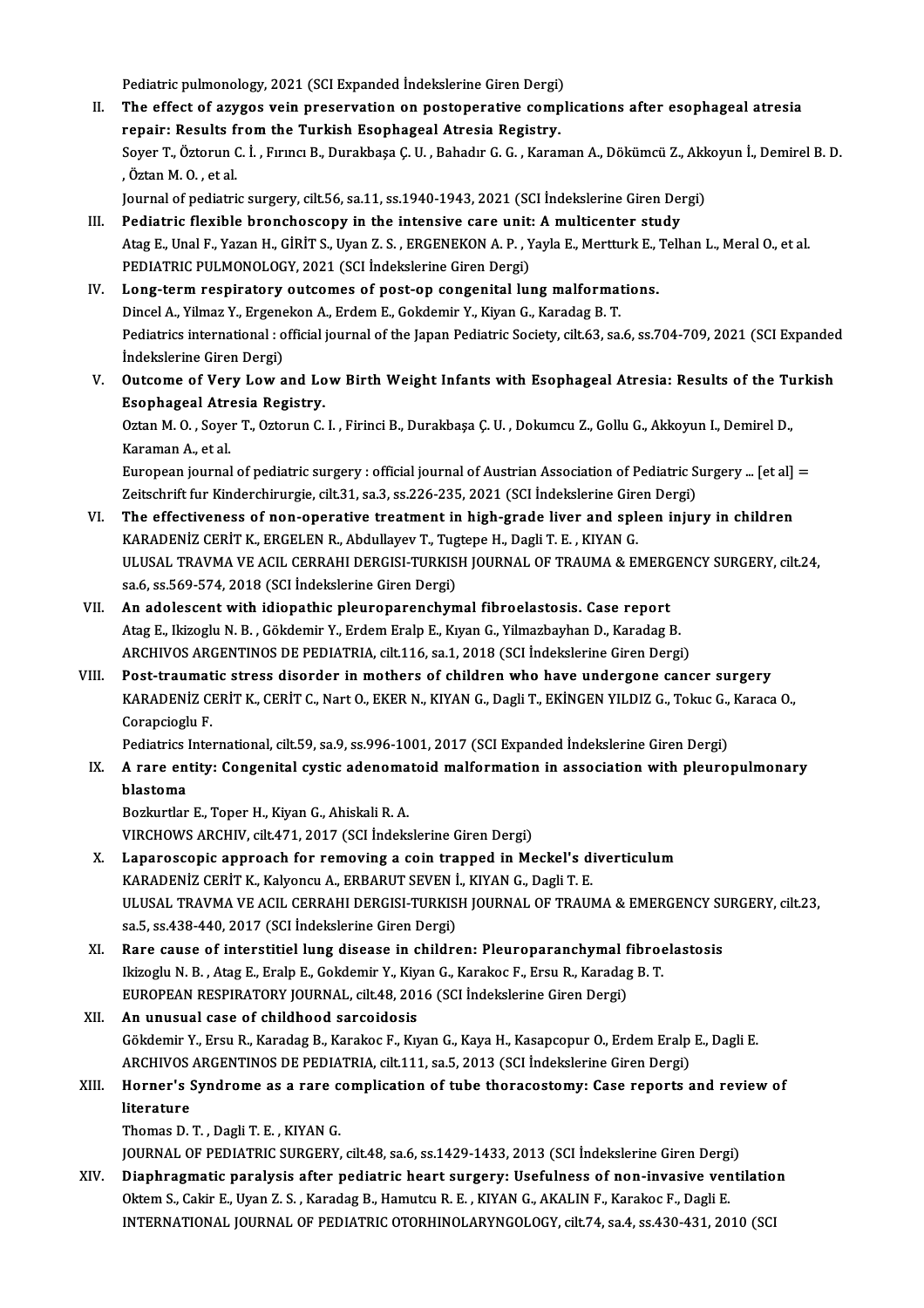İndekslerine Giren Dergi)

- XV. Foreign body aspiration in children: The value of diagnostic criteria İndekslerine Giren Dergi)<br>Foreign body aspiration in children: The value of diagr<br>KIYAN G., Gomen B., Tugtepe H., Karakoc F., Dagli E., Dagli T. E.<br>INTERNATIONAL JOURNAL OF REDIATRIC OTORHINOLARYNC INTERNATIONAL JOURNAL OF PEDIATRIC OTORHINOLARYNGOLOGY, cilt.73, sa.7, ss.963-967, 2009 (SCI Indekslerine Giren Dergi) KIYAN G., Gomen B., Tugte<br>INTERNATIONAL JOURNA<br>İndekslerine Giren Dergi)<br>An unusual case of shv
- XVI. An unusual case of chylothorax complicating childhood tuberculosis İndekslerine Giren Dergi)<br>An unusual case of chylothorax complicating childhood tuberculosis<br>Cakir E., Gocmen B., Uyan Z. S. , Oktem S., KIYAN G., Karakoc F., Ersu R., Karadag B., Dagli T., Dagli E.<br>PEDLATRIC PHLMONOLOCY, An unusual case of chylothorax complicating childhood tuberculosis<br>Cakir E., Gocmen B., Uyan Z. S. , Oktem S., KIYAN G., Karakoc F., Ersu R., Karadag B., Dagli T<br>PEDIATRIC PULMONOLOGY, cilt.43, sa.6, ss.611-614, 2008 (SCI PEDIATRIC PULMONOLOGY, cilt.43, sa.6, ss.611-614, 2008 (SCI İndekslerine Giren Dergi)<br>XVII. Home ventilation for children with chronic respiratory failure in Istanbul
- PEDIATRIC PULMONOLOGY, cilt.43, sa.6, ss.611-614, 2008 (SCI İndekslerine G<br>Home ventilation for children with chronic respiratory failure in Ista<br>Oktem S., Ersu R., Uyan Z. S. , Cakir E., Karakoc F., Karadag B., Kiyan G., Home ventilation for children with chronic respiratory failure in<br>Oktem S., Ersu R., Uyan Z. S. , Cakir E., Karakoc F., Karadag B., Kiyan G., Da,<br>RESPIRATION, cilt.76, sa.1, ss.76-81, 2008 (SCI İndekslerine Giren Dergi)<br>Pe Oktem S., Ersu R., Uyan Z. S., Cakir E., Karakoc F., Karadag B., Kiyan G., Dagli E.<br>RESPIRATION, cilt.76, sa.1, ss.76-81, 2008 (SCI Indekslerine Giren Dergi)<br>XVIII. Report of three cases: congenital chylothorax and treatme
- RESPIRATION, cilt.76, sa.1, ss.76-81, 2008 (SCI İndekslerine Giren Dergi)<br>Report of three cases: congenital chylothorax and treatment modalities.<br>Altuncu E., Akman I., Kiyan G., Ersu R., Yurdakul Z., Bilgen H. S. , Oezdoga Report of three cases: congenital chylothorax and treatment modalities.<br>Altuncu E., Akman I., Kiyan G., Ersu R., Yurdakul Z., Bilgen H. S. , Oezdogan T., ÖZEK E.<br>The Turkish journal of pediatrics, cilt.49, sa.4, ss.418-21, Altuncu E., Akman I., Kiyan G., Ersu R., Yurdakul Z., Bilgen H. S. , Oezdogan T., ÖZEK E.<br>The Turkish journal of pediatrics, cilt.49, sa.4, ss.418-21, 2007 (SCI Expanded Indekslerine Giren Dergi)<br>XIX. Esophageal balloon di
- The Turkish journal of pediatrics, cilt.49, sa.4, s<br>Esophageal balloon dilation in children: <sub>]</sub><br>complications during general anesthesia<br>Carsek A. Dogan V. Dagli T. Ay B. *Vivon C. C*a Esophageal balloon dilation in children: prospective analysis of hemodynamic changes and<br>complications during general anesthesia<br>Gercek A., Dogan V., Dagli T., Ay B., Kiyan G., Gogus Y. JOURNALOF CLINICALANESTHESIA, cilt.19, sa.4, ss.286-289,2007 (SCI İndekslerineGirenDergi) Gercek A., Dogan V., Dagli T., Ay B., Kiyan G., Gogus Y.<br>JOURNAL OF CLINICAL ANESTHESIA, cilt.19, sa.4, ss.286-289, 2007 (SCI İndekslerine Giren Dergi)<br>XX. Late diagnosis of foreign body aspiration in children with chronic
- JOURNAL OF CLINICAL ANESTHESIA, cilt.19, sa.4, ss.286-289, 2007 (SCI İndekslerine (<br>Late diagnosis of foreign body aspiration in children with chronic respirate<br>Karakoc F., Cakir E., Ersu R., Uyan Z. S. , Colak B., Karadag Late diagnosis of foreign body aspiration in children with chronic respiratory symptoms<br>Karakoc F., Cakir E., Ersu R., Uyan Z. S. , Colak B., Karadag B., Kiyan G., Dagli T., Dagli E.<br>INTERNATIONAL JOURNAL OF PEDIATRIC OTOR Karakoc F., Cakir E., Ersu R., Uyan Z. S. , Colak B., Karadag B., Kiyan G., Dagli T., Dagli E.<br>INTERNATIONAL JOURNAL OF PEDIATRIC OTORHINOLARYNGOLOGY, cilt.71, sa.2, ss.241-246, 2007 (SCI<br>İndekslerine Giren Dergi) INTERNATIONAL JOURNAL OF PEDIATRIC OTORHINOLARYNGOLOGY, cilt.71, sa.2, ss.241-246, 2007<br>
indekslerine Giren Dergi)<br>XXI. Early pulmonary involvement in Niemann-Pick type B disease: Lung lavage is not useful<br>
Ilian 7, Karada
- İndekslerine Giren Dergi)<br>Early pulmonary involvement in Niemann-Pick type B disease: Lung lavage is not useft<br>Uyan Z., Karadag B., Ersu R., Kiyan G., Kotiloglu E., Sirvanci S., Ercan F., Dagli T., Karakoc F., Dagli E.<br>RED Early pulmonary involvement in Niemann-Pick type B disease: Lung lavage is n<br>Uyan Z., Karadag B., Ersu R., Kiyan G., Kotiloglu E., Sirvanci S., Ercan F., Dagli T., Karakoc F.,<br>PEDIATRIC PULMONOLOGY, cilt.40, sa.2, ss.169-1 Uyan Z., Karadag B., Ersu R., Kiyan G., Kotiloglu E., Sirvanci S., Ercan F., Dagli T., Karakoc F., Dagli E.<br>PEDIATRIC PULMONOLOGY, cilt.40, sa.2, ss.169-172, 2005 (SCI İndekslerine Giren Dergi)<br>XXII. Contradictory supr
- PEDIATRIC PULMONOLOGY, cilt.40, sa.2, ss.169-172, 2005 (SCI İndekslerine Giren Dergi)<br>Contradictory supranormal function in hydronephrotic kidneys: Fact or artifact<br>renal scans?<br>Inanir S., Biyikli N., Noshari O., Caliskan Contradictory supranormal function in hydronephrotic kidneys: Fact or artifact<br>renal scans?<br>Inanir S., Biyikli N., Noshari O., Caliskan B., Tugtepe H., Erdil T., Akpinar I., Kiyan G., Alpay H.<br>CLINICAL NUCLEAR MEDICINE sil renal scans?<br>Inanir S., Biyikli N., Noshari O., Caliskan B., Tugtepe H., Erdil T., Akpinar I., Kiyan G., Alpay H.<br>CLINICAL NUCLEAR MEDICINE, cilt.30, sa.2, ss.91-96, 2005 (SCI İndekslerine Giren Dergi)<br>Testisular bianey du

- XXIII. Testicular biopsy during orchidopexy procedure: Does it have an adverse effect on fertility?<br>Iskit S., Tugtepe H., Tugay M., Kiyan G., Kotiloglu E., Dagli T. CLINICAL NUCLEAR MEDICINE, cilt.30, sa.2, ss.91-96, 2005<br>Testicular biopsy during orchidopexy procedure: D<br>Iskit S., Tugtepe H., Tugay M., Kiyan G., Kotiloglu E., Dagli T.<br>UPOLOGIA INTERNATIONALIS silt.75, ss.2, ss.227, 22 Testicular biopsy during orchidopexy procedure: Does it have an adverse effect<br>Iskit S., Tugtepe H., Tugay M., Kiyan G., Kotiloglu E., Dagli T.<br>UROLOGIA INTERNATIONALIS, cilt.75, sa.3, ss.227-230, 2005 (SCI İndekslerine Gi Iskit S., Tugtepe H., Tugay M., Kiyan G., Kotiloglu E., Dagli T.<br>UROLOGIA INTERNATIONALIS, cilt.75, sa.3, ss.227-230, 2005 (SCI İndekslerine Giren Dergi)<br>XXIV. The roles of free oxygen radicals, nitric oxide, and endotheli
- UROLOGIA INTERNATIONALIS, cilt.75, sa.3, ss.227-230, 2005<br>The roles of free oxygen radicals, nitric oxide, and en<br>ÖZEL Ş. K. , DAĞLI E. T. , YÜKSEL M., KIYAN G., KOTİLOĞLU E.<br>JOUPNAL OF PEDIATRIC SURCERY, silt 29, ss.9, ss The roles of free oxygen radicals, nitric oxide, and endothelin in caustic injury of rat es<br>ÖZEL Ş. K. , DAĞLI E. T. , YÜKSEL M., KIYAN G., KOTİLOĞLU E.<br>JOURNAL OF PEDIATRIC SURGERY, cilt.39, sa.9, ss.1381-1385, 2004 (SCI ÖZEL Ş. K. , DAĞLI E. T. , YÜKSEL M., KIYAN G., KOTİLOĞLU E.<br>JOURNAL OF PEDIATRIC SURGERY, cilt.39, sa.9, ss.1381-1385, 2004 (SCI İndekslerin<br>XXV. Effects of hyperbaric oxygen therapy on caustic esophageal injury in rats<br>K
- JOURNAL OF PEDIATRIC SURGERY, cilt.39, sa.9, ss.1381<br>Effects of hyperbaric oxygen therapy on caustic<br>Kiyan G., Aktas S., Ozel K., Isbilen E., Kotiloglu E., Dagli T.<br>JOUPNAL OF PEDIATRIC SURCERY, cilt 29, ss.8, ss.1199. Effects of hyperbaric oxygen therapy on caustic esophageal injury in rats<br>Kiyan G., Aktas S., Ozel K., Isbilen E., Kotiloglu E., Dagli T.<br>JOURNAL OF PEDIATRIC SURGERY, cilt.39, sa.8, ss.1188-1193, 2004 (SCI İndekslerine Gi Kiyan G., Aktas S., Ozel K., Isbilen E., Kotiloglu E., Dagli T.<br>JOURNAL OF PEDIATRIC SURGERY, cilt.39, sa.8, ss.1188-1193, 2004 (SCI İndekslerine Giren Derg<br>XXVI. Rare cause of pericardial effusion in infancy: Intra-perica
- JOURNAL OF PEDIATRIC SURGERY, cilt.39, sa.8, ss.1188-119<br>Rare cause of pericardial effusion in infancy: Intra-p<br>Akalin F., Ayabakan C., Dincer I., Isbir S., Kiyan G., Karakoc F.<br>PEDIATRICS INTERNATIONAL cilt 46, sa 2, ss.1 Rare cause of pericardial effusion in infancy: Intra-pericardial diaphragmatic hel<br>Akalin F., Ayabakan C., Dincer I., Isbir S., Kiyan G., Karakoc F.<br>PEDIATRICS INTERNATIONAL, cilt.46, sa.2, ss.191-194, 2004 (SCI İndeksleri Akalin F., Ayabakan C., Dincer I., Isbir S., 1<br>PEDIATRICS INTERNATIONAL, cilt.46, sa<br>XXVII. Unusual cause of vaginal discharge
- PEDIATRICS INTERNATIONAL, cilt.46<br>Unusual cause of vaginal discha:<br>Altun O., Alpay H., Biyikli N., Kiyan G.<br>PEDIATRICS INTERNATIONAL .cilt.44 Unusual cause of vaginal discharge<br>Altun O., Alpay H., Biyikli N., Kiyan G.<br>PEDIATRICS INTERNATIONAL, cilt.46, sa.1, ss.109-110, 2004 (SCI İndekslerine Giren Dergi)<br>Effects of Stamm sastrostomu on sastris emntuins nata in Altun O., Alpay H., Biyikli N., Kiyan G.<br>PEDIATRICS INTERNATIONAL, cilt.46, sa.1, ss.109-110, 2004 (SCI İndel<br>XXVIII. Effects of Stamm gastrostomy on gastric emptying rate in rats<br>Tugtepe H., Iskit H., Bozkurt S., Kiyan G. PEDIATRICS INTERNATIONAL, cilt.46, sa.1, ss.109-110, 20<br>Effects of Stamm gastrostomy on gastric emptying<br>Tugtepe H., Iskit H., Bozkurt S., Kiyan G., Yegen B., Dagli T.<br>FUROPEAN SURCICAL RESEARCH silt 26, ss.6, ss.262, 266 Effects of Stamm gastrostomy on gastric emptying rate in rats<br>Tugtepe H., Iskit H., Bozkurt S., Kiyan G., Yegen B., Dagli T.<br>EUROPEAN SURGICAL RESEARCH, cilt.36, sa.6, ss.362-366, 2004 (SCI İndekslerine Giren Dergi)<br>Pylono
	-
	- Tugtepe H., Iskit H., Bozkurt S., Kiyan G., Yegen B., Dagli T.<br>EUROPEAN SURGICAL RESEARCH, cilt.36, sa.6, ss.362-366, 2004 (SXXIX. Pyloromyotomy in a patient with paramyotonia congenita EUROPEAN SURGICAL RESEARCH, cilt.36, sa.<br>Pyloromyotomy in a patient with param<br>Ay B., Gercek A., Dogan V., Kiyan G., Gogus Y.<br>ANESTHESIA AND ANALGESIA, silt.09, sp.1, s Pyloromyotomy in a patient with paramyotonia congenita<br>Ay B., Gercek A., Dogan V., Kiyan G., Gogus Y.<br>ANESTHESIA AND ANALGESIA, cilt.98, sa.1, ss.68-69, 2004 (SCI İndekslerine Giren Dergi)
	- XXX. Epididymitis in infants with anorectal malformation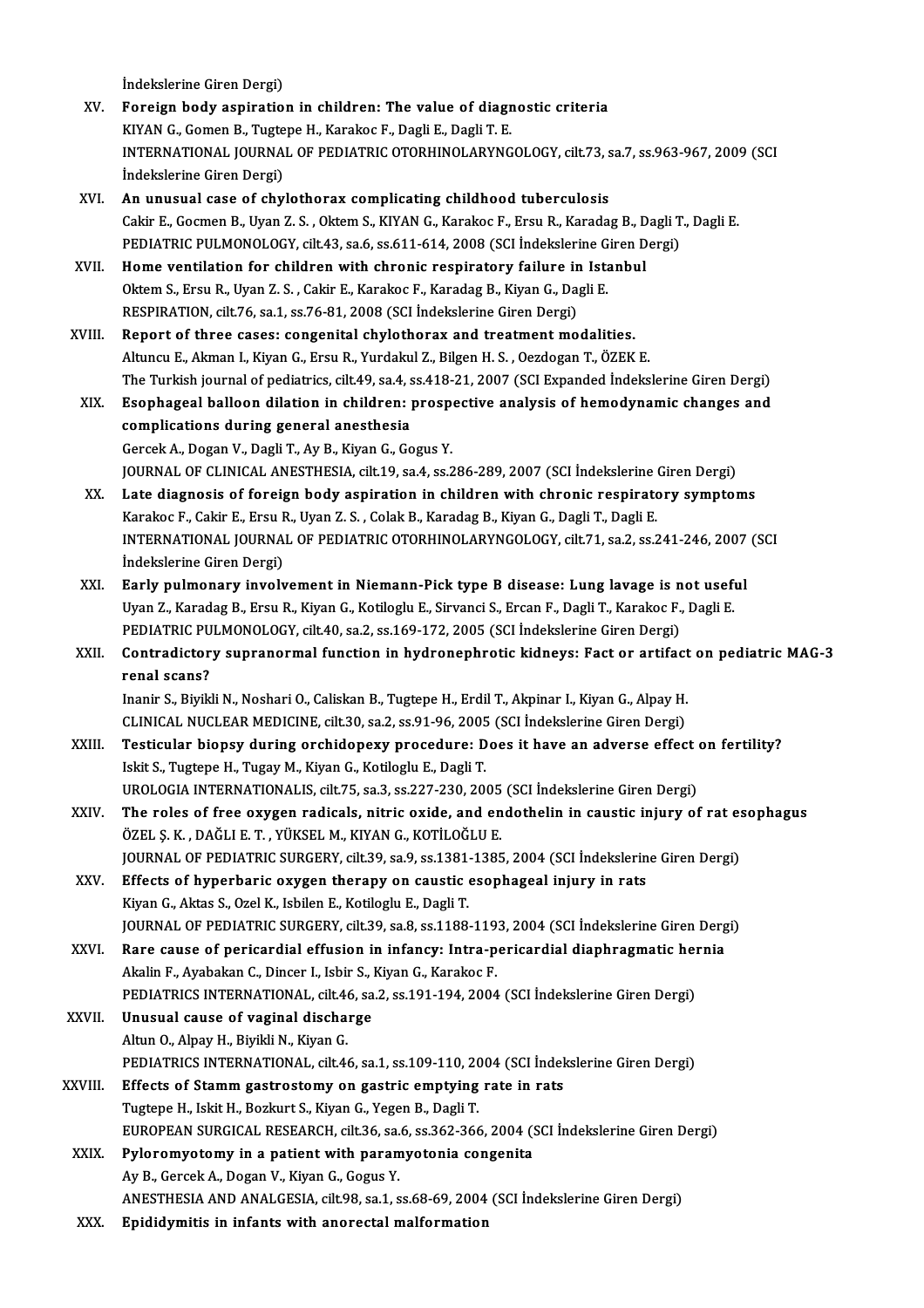KiyanG.,DagliT., IskitS.,TugtepeH. Kiyan G., Dagli T., Iskit S., Tugtepe H.<br>EUROPEAN UROLOGY, cilt.43, sa.5, ss.576-579, 2003 (SCI İndekslerine Giren Dergi)<br>Double balleen esenbageel satbeten for diagnesis of trasbee, esenbageel

- XXXI. Double balloon esophageal catheter for diagnosis of tracheo-esophageal fistula<br>Kiyan G., Dagli T., Tugtepe H., Kodalli N. EUROPEAN UROLOGY, cilt.43, sa.5, ss.57<br>Double balloon esophageal cathete<br>Kiyan G., Dagli T., Tugtepe H., Kodalli N.<br>EUROPEAN BADIOLOGY, silt.13, sp.3, sp Double balloon esophageal catheter for diagnosis of tracheo-esophageal fis<br>Kiyan G., Dagli T., Tugtepe H., Kodalli N.<br>EUROPEAN RADIOLOGY, cilt.13, sa.2, ss.397-399, 2003 (SCI İndekslerine Giren Dergi)<br>Double intussussentio
- XXXII. Double intussusception in an infant<br>Kiyan G., Tugtepe H., Iskit S., Dagli T. EUROPEAN RADIOLOGY, cilt.13, sa.2<br>Double intussusception in an in<br>Kiyan G., Tugtepe H., Iskit S., Dagli T.<br>JOUPMAL OF PEDIATPLC SUPCEPY Double intussusception in an infant<br>Kiyan G., Tugtepe H., Iskit S., Dagli T.<br>JOURNAL OF PEDIATRIC SURGERY, cilt.37, sa.11, ss.1643-1644, 2002 (SCI İndekslerine Giren Dergi)<br>A. rare primary pulmenary tumer of shildhaad Kiyan G., Tugtepe H., Iskit S., Dagli T.<br>JOURNAL OF PEDIATRIC SURGERY, cilt.37, sa.11, ss.16<br>XXXIII. A rare primary pulmonary tumor of childhood<br>Kotilogiu E. Kayo H. Kiyan C. Tunay D. Cannelat C.
- A rare primary pulmonary tumor of childhood<br>Kotiloglu E., Kaya H., Kiyan G., Tuney D., Canpolat C. TURKISH JOURNAL OF PEDIATRICS, cilt.44, sa.2, ss.156-159, 2002 (SCI İndekslerine Giren Dergi) XXXIV. Interstitial hernia: A diagnostic dilemma in infants and children
	- Iskit S., Dagli T., Kiyan G., ULUKAYA DURAKBAŞA Ç. JOURNAL OF PEDIATRIC SURGERY, cilt.33, sa.4, ss.586-588, 1998 (SCI İndekslerine Giren Dergi)

## Diğer Dergilerde Yayınlanan Makaleler

- I. An Alternative Lung Isolation Technique in Paediatric Pulmonary Alveolar Proteinosis T Dergiferate Tay Infanan Makareter<br>An Alternative Lung Isolation Technique in Paediatric Pulmonary Al<br>UMUROĞLU T., ALTINTAŞ DOĞRU M., Abdullayev T., KIYAN G., Ayanoglu H. O.<br>TURKISH JOURNAL OF ANAESTHESIOLOCY AND REANIMAT TURKISH JOURNAL OF ANAESTHESIOLOGY AND REANIMATION, cilt.45, sa.5, ss.310-312, 2017 (ESCI İndekslerine<br>Giren Dergi) UMUROĞLU 1<br>TURKISH JOU<br>Giren Dergi)<br>Cathatar ra TURKISH JOURNAL OF ANAESTHESIOLOGY AND REANIMATION, cilt.45, sa.5, ss.310-312, 2017 (ESCI İndekslerine<br>Giren Dergi)<br>II. Catheter-related Saccharomyces cerevisiae Fungemia Following Saccharomyces boulardii Probiotic<br>Treatme
- Giren Dergi)<br>Catheter-related Saccharomyces cerevisiae Fungemia Following Sacchar<br>Treatment: In a child in intensive care unit and review of the literature<br>Atici S. Soveel A. KARADENİZ CERİT K. Vilmaz S. Akaye B. KIVAN C. Catheter-related Saccharomyces cerevisiae Fungemia Following Saccharomyces cerevisiae Fungemia Following Sacchare<br>Atici S., Soysal A., KARADENİZ CERİT K., Yilmaz S., Aksuc B., KIYAN G., Bakir M.<br>MEDICAL MYCOLOCY CASE PEROP Treatment: In a child in intensive care unit and review of the literature<br>Atici S., Soysal A., KARADENİZ CERİT K., Yilmaz S., Aksuc B., KIYAN G., Bakir M.<br>MEDICAL MYCOLOGY CASE REPORTS, cilt.15, ss.33-35, 2017 (ESCI İndeks Atici S., Soysal A., KARADENİZ CERİT K., Yilmaz S., Aksuc B., KIYAN G., Bakir M.<br>MEDICAL MYCOLOGY CASE REPORTS, cilt.15, ss.33-35, 2017 (ESCI İndekslerine Giren Dergi)<br>III. Making decisions for surgical intervention in neo
- MEDICAL MYCOLOGY CASE REPORTS, cilt.15, ss.33-3<br>Making decisions for surgical intervention in n<br>selection of appropriate surgical intervention<br>KARADENIZ CERIT K. ERCELEN R. Abdullarov T. Un Making decisions for surgical intervention in neonates with necrotizing enterocolitis an<br>selection of appropriate surgical intervention<br>KARADENİZ CERİT K., ERGELEN R., Abdullayev T., Unkar Z.A. , MEMİŞOĞLU A., KIYAN G., Da selection of appropriate surgical intervention<br>KARADENİZ CERİT K., ERGELEN R., Abdullayev T., Unkar Z. A. , MEMİŞOĞLU A., KIYAN G., Dagli E. T.<br>MARMARA MEDICAL JOURNAL, cilt.30, sa.1, ss.18-23, 2017 (ESCI İndekslerine Gire

## Kitap & Kitap Bölümleri

itap & Kitap Bölümleri<br>I. Konjenital Pulmoner Havayolu Malfarmasyonu K0njenital Kistik Adenomatoid Malfarmasyonu<br>KIVAN C konjenit<br>Konjenit<br>Gesuk Cë Konjenital Pulmoner Havayolu Malfarmasyonu K0njenital Kistik Adenomatoid Malfarmasyonu<br>KIYAN G.<br>Çocuk Göğüs Cerrahisi, Akın ERaslan Balcı Mustafa Yüksel, Editör, Akademisyen Kitap Evi, İstanbul, ss.315-320,<br>2019

KIYAN<br>Çocuk<br>2018<br>Traks Cocuk Göğüs Cerrahisi, Akın ERaslan Balcı Mustafa Yüksel, Editör, Akademi<br>2018<br>II. Trakeostomi bakımı, ekipmanları ve trakeostomili hastanın izlemi<br>KIVAN C

2018<br>II. Trakeostomi bakımı, ekipmanları ve trakeostomili hastanın izlemi<br>KIYAN G.

Trakeostomi bakımı, ekipmanları ve trakeostomili hastanın izlemi<br>KIYAN G.<br>Çocuklarda solunum desteği uygulamaları, FAZİLET KARAKO., SEDAT ÖKTEN, ERKAN ÇAKIR, Editör, Nobel Tıp<br>Kitabayi, İstanbul 88.29.25. 2019. KIYAN G.<br>Çocuklarda solunum desteği uygu<br>Kitabevi, İstanbul, ss.29-35, 2018<br>Çosuklarda Yabancı, Gisim Asn Cocuklarda solunum desteği uygulamaları, F.<br>Kitabevi, İstanbul, ss.29-35, 2018<br>III. Cocuklarda Yabancı Cisim Aspirasyonu<br>KIVAN C. KABADENİZ CERİT K Kitabevi, İstanbul, ss.29-35, 201<br>Çocuklarda Yabancı Cisim A:<br>KIYAN G., KARADENİZ CERİT K.<br>Çocuk Açil Tın Metin Karabösüs

KIYAN G., KARADENİZ CERİT K.<br>Çocuk Acil Tıp, Metin Karaböcüoğlu, Hayri Levent Yılmaz, Murat Duman, Editör, İstanbul Tıp Kitabevi, İstanbul, KIYAN G., KARADEN<br>Çocuk Acil Tıp, Metin<br>ss.1965-1970, 2018<br>Cosuklarda Gestre ss 1965-1<br><mark>Çocuklaı</mark><br>KIYAN G.<br>COCUK C

IV. Çocuklarda Gastroözofageal Reflü

Çocuklarda Gastroözofageal Reflü<br>KIYAN G.<br>COCUK GOGUS CERRAHISI, AKIN ERASLAN BALCI MUSTAFA YUKSEL, Editör, Akademisyen Kitapevi, İstanbul, KIYAN G.<br>COCUK GOGUS CE<br>ss.249-259, 2018<br>Yonidoğan Döne

V. Yenidoğan Döneminden İtibaren SolunumDesteği İhtiyacı Olan Bir Aylık Hasta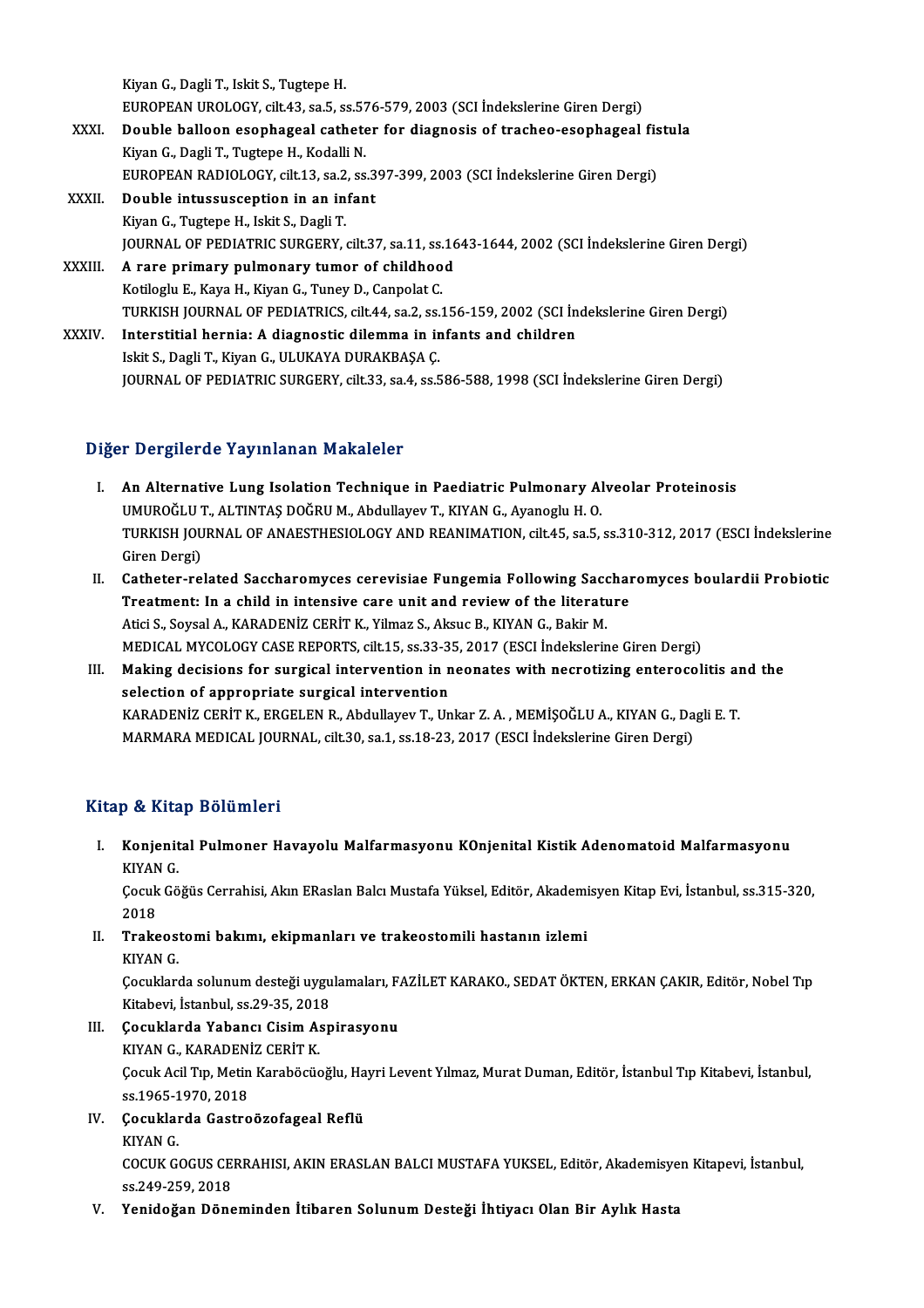KARADENİZ CERİT K., KIYAN G.<br>Vekalarla Casuk Cöğüs Hastalık

Vakalarla Çocuk Göğüs Hastalıkları, Fazilet Karakoç, Erkan Çakır, Sedat Öktem, Editör, Nobel Tıp Kitapevi, İstanbul,<br>ss.283-285. 2014 KARADENİZ CERİ'<br>Vakalarla Çocuk G<br>ss.283-285, 2014

# ss.283-285, 2014<br>Hakemli Kongre / Sempozyum Bildiri Kitaplarında Yer Alan Yayınlar

- akemli Kongre / Sempozyum Bildiri<br>I. To fundoplicate GERD is the question TO fund<br>To fund<br>KIYAN G.<br>PAAEIS 2 To fundoplicate GERD is the c<br>KIYAN G.<br>PAAFIS 2019, 27 - 28 Eylül 2019<br>Pronchossonis treatment of n KIYAN G.<br>PAAFIS 2019, 27 - 28 Eylül 2019<br>II. Bronchoscopic treatment of plastic bronchitis in cihildren.
- erdaş M., aliyev N., KARADENİZ CERİT K., GÖKDEMİR Y., KIYAN G. Bronchoscopic treatment of plastic bronchitis in cihildren.<br>erdaş M., aliyev N., KARADENİZ CERİT K., GÖKDEMİR Y., KIYAN G.<br>International Meeting of Pediatric airway teams, 24 - 28 Haziran 2019<br>Pulmonony Alvoolar Protoinosi
- III. Pulmonary Alveolar Proteinosis<br>aliyev N., erdaş m., GÖKDEMİR Y., ERDEM ERALP E., KIYAN G. International Meeting of Pediatric airway teams, 24 - 28 Hazir<br>Pulmonary Alveolar Proteinosis<br>aliyev N., erdaş m., GÖKDEMİR Y., ERDEM ERALP E., KIYAN G.<br>International Meeting of Pediatric sinuoy teams, 24 - 29 Hazir International Meeting of Pediatric airway teams, 24 - 28 Haziran 2019
- IV. Whole lung lavage for Pulmonary Alveolar Proteinosis in children International Meeting of Pediatric airway teams, 24 - 28 Haziran 2019<br>Whole lung lavage for Pulmonary Alveolar Proteinosis in children<br>VALİYEV N., KARADENİZ CERİT K., ERDAŞ YILMAZ M., GÖKDEMİR Y., ERDEM ERALP E., KIYAN G.<br> Whole lung lavage for Pulmonary Alveolar Proteinosis in children<br>VALİYEV N., KARADENİZ CERİT K., ERDAŞ YILMAZ M., GÖKDEMİR Y., ERDEM<br>2nd International Meeting of Pediatric Airway Teams, 26 - 27 Haziran 2019<br>Onexe Olan Hast VALİYEV N., KARADENİZ CERİT K., ERDAŞ YILMAZ M., GÖKDEMİR Y., ERDEM ERALP E., KIYAN G.<br>2nd International Meeting of Pediatric Airway Teams, 26 - 27 Haziran 2019<br>V. Opere Olan Hastaların Post-op Uzun Dönemde Solunum Fonksiy
- 2nd International Meeting of Pediatric Airway Teams, 26 27 Haziran 2019<br>Opere Olan Hastaların Post-op Uzun Dönemde Solunum Fonksiyon Testleri ile Değe<br>Ergenekon A. P. , Dinçel A., Yılmaz Yeğit C., Gökdemir Y., Erdem Eral Opere Olan Hastaların Post-op Uzun Dönemde Solunum Fonksiyon Testl<br>Ergenekon A. P. , Dinçel A., Yılmaz Yeğit C., Gökdemir Y., Erdem Eralp E., Kıyan G., K<br>Uluslararası Katılımlı TTD 22.Yıllık Kongresi, Antalya, Türkiye, 10 Ergenekon A. P. , Dinçel A., Yılmaz Yeğit C., Gökdemir Y., Erdem Eralp E., Kıyan G., Karadağ B. T.<br>Uluslararası Katılımlı TTD 22.Yıllık Kongresi, Antalya, Türkiye, 10 - 14 Nisan 2019<br>VI. Nörolojik defisitli çocuklarda
- Uluslararası Katılımlı TTD 2<br>Nörolojik defisitli çocukl<br>yöntemlerinin sonuçları<br>KALYONCU A. KARADENİZ Nörolojik defisitli çocuklarda gastroözofageal reflü hastalığına cerra<br>yöntemlerinin sonuçları<br>KALYONCU A., KARADENİZ CERİT K., BAŞ İKİZOĞLU N., DAĞLI E. T. , KIYAN G.<br>2. IPEC (MEC 24.-27 Ekim 2019

yöntemlerinin sonuçları<br>KALYONCU A., KARADENİZ CERİT K., BAŞ İKİZOĞLU N., DAĞLI E. T. , KIYAN G.<br>3. IPEG/MEC, 24 - 27 Ekim 2018

KALYONCU A., KARADENİZ CERİT K., BAŞ İKİZOĞLU N., DAĞLI E. T. , KIYAN G.<br>3. IPEG/MEC, 24 - 27 Ekim 2018<br>VII. Nekrotizan enterokolit nedeniyle cerrahi geçiren hastaların iyileştirilmiş sağ kalım oranlarının<br>analiri 3. IPEG<sub>/</sub><br>Nekrot<br>analizi<br><sup>KARAD</sup> Nekrotizan enterokolit nedeniyle cerrahi geçiren hastaların iyileştirilmiş<br>analizi<br>KARADENİZ CERİT K., YILMAZ M., ÖZDEMİR H., ERGELEN R., DAĞLI E. T. , KIYAN G.<br>26 III USAL COCUY CERRAHİSİ KONCRESİ Türkiye 24 - 27 Ekim 201

analizi<br>KARADENİZ CERİT K., YILMAZ M., ÖZDEMİR H., ERGELEN R., DAĞLI E.<br>36.ULUSAL ÇOCUK CERRAHİSİ KONGRESİ, Türkiye, 24 - 27 Ekim 2018<br>Sungisal Managamant of gastroosanhagaal refuy in ehildran y KARADENİZ CERİT K., YILMAZ M., ÖZDEMİR H., ERGELEN R., DAĞLI E. T. , KIYAN G.<br>36.ULUSAL ÇOCUK CERRAHİSİ KONGRESİ, Türkiye, 24 - 27 Ekim 2018<br>VIII. Surgical Management of gastroesophageal reflux in children with neurologica

- 36.ULUSAL ÇOCUK CERRAHİSİ KONGRESİ, Türkiye, 24 27 Ek<br>Surgical Management of gastroesophageal reflux in ch<br>KALYONCU A., KARADENİZ CERİT K., baş ikizoğlu n., KIYAN G.<br>19th European Paedistria Surgeans Association (EUPSA) Surgical Management of gastroesophageal reflux in children with neurological<br>KALYONCU A., KARADENİZ CERİT K., baş ikizoğlu n., KIYAN G.<br>19th European Paediatric Surgeons Association (EUPSA) Congress, 20 - 23 Haziran 2018<br>C 19th European Paediatric Surgeons Association (EUPSA) Congress, 20 - 23 Haziran 2018
- KALYONCU A., KARADENİZ CERİT K., baş ikizoğlu n., KIYAN G.<br>19th European Paediatric Surgeons Association (EUPSA) Congress, 20 23 Haziran 2018<br>IX. Çocuklarda konjenital morgagni hernisinin laparoskopik onarımıyla ilgi Çocuklarda konjenital morgagni hernisinin laparoskopik<br>KARADENİZ CERİT K., ABDULLAYEV T., GÖKDEMİR Y., DAĞLI E. 1<br>35. Ulusal Çocuk Cerrahisi Kongresi, Türkiye, 25 - 28 Ekim 2017<br>Cosuklarda pulmanar matastaraktami danayimlə KARADENİZ CERİT K., ABDULLAYEV T., GÖKDEMİR Y., DAĞLI<br>35. Ulusal Çocuk Cerrahisi Kongresi, Türkiye, 25 - 28 Ekim 20<br>X. Cocuklarda pulmoner metastazektomi deneyimlerimiz<br>KARADENİZ CERİT K. KALYONCU A. VELİYEV N. EKER N. TO
- X. Çocuklarda pulmoner metastazektomi deneyimlerimiz<br>KARADENİZ CERİT K., KALYONCU A., VELİYEV N., EKER N., TOKUÇ A. G. , DAĞLI E. T. , KIYAN G. 5 <mark>Çocuklarda pulmoner metastazektomi deneyimlerimiz</mark><br>KARADENİZ CERİT K., KALYONCU A., VELİYEV N., EKER N., TOKU<br>35.Ulusal Çocuk Cerrahisi Kongresi, Türkiye, 25 - 28 Ekim 2017<br>A. rare entity: Cengenital systis adenemetejd KARADENİZ CERİT K., KALYONCU A., VELİYEV N., EKER N., TOKUÇ A. G. , DAĞLI E. T. , KIYAN G.<br>35.Ulusal Çocuk Cerrahisi Kongresi, Türkiye, 25 - 28 Ekim 2017<br>XI. A rare entity: Congenital cystic adenomatoid malformation in

## 35.Ulusal Ç<br>A rare en<br>blastoma<br>POZKUPTI A rare entity: Congenital cystic adenomatoid malf<br>blastoma<br>BOZKURTLAR E., TOPER M. H. , KIYAN G., AHISKALI A. R.<br>FUROPEAN PATHOLOCY CONCRESS 2017-1-06 Evisi 20

blastoma<br>BOZKURTLAR E., TOPER M. H. , KIYAN G., AHISKALI A. R.<br>EUROPEAN PATHOLOGY CONGRESS 2017, 1 - 06 Eylül 2017, cilt.471, ss.227

## BOZKURTLAR E., TOPER M. H. , KIYAN G., AHISKALI A. R.<br>EUROPEAN PATHOLOGY CONGRESS 2017, 1 - 06 Eylül 2017, cilt.471, ss.227<br>XII. Recurrent gastroesophageal reflux in the neurologically impaired<br>KIVAN C EUROPEA<br>Recurre:<br>KIYAN G. Recurrent gastroesophageal reflux in the neurologically impaired<br>KIYAN G.<br>PAAFIS 2017 (3rd international Pediatric, Adolescent and Adult Foregut Interdisciplinary Symposium, 12 - 14<br>Mayrs 2017 KIYAN G.<br>PAAFIS 2017<br>Mayıs 2017<br>Eunstienal

PAAFIS 2017 (3rd international Pediatric, Adolescent and Adult Foregut Interdisciplinary<br>Mayıs 2017<br>XIII. Functional anatomy of the diaphragmatic crura and gastroesophageal junction

## Mayıs 20<br>Function<br>KIYAN G.<br>PAAEIS 2 Functional anatomy of the diaphragmatic crura and gastroesophageal junction<br>KIYAN G.<br>PAAFIS 2017 (3rd international Pediatric, Adolescent and Adult Foregut Interdisciplinary Symposium, 12 - 14<br>Mayra 2017

KIYAN G.<br>PAAFIS 201<br>Mayıs 2017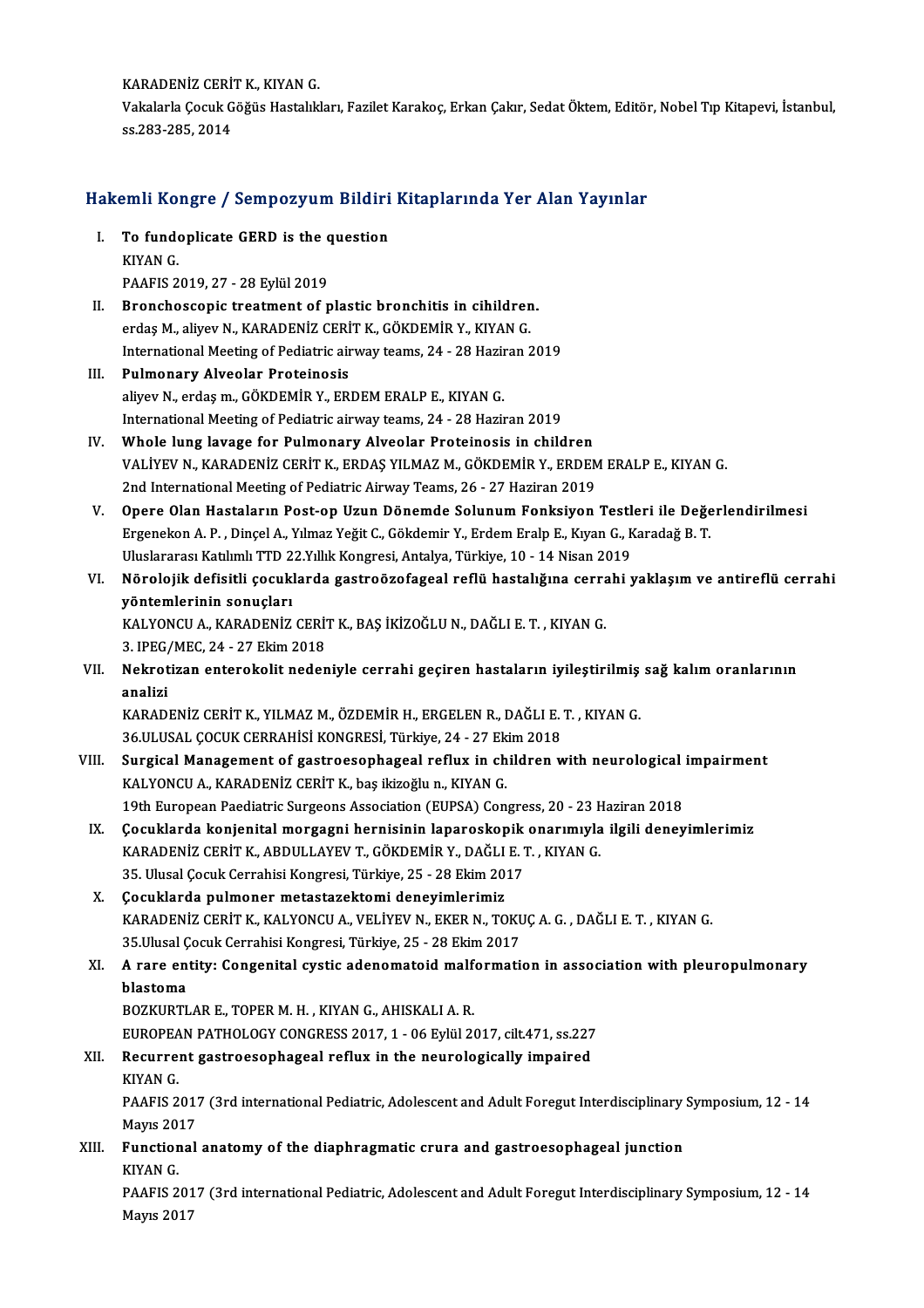| XIV.         | Routine lobectomy in Congenital Pulmonary Airway Malformations (CCAM)?                                                                       |
|--------------|----------------------------------------------------------------------------------------------------------------------------------------------|
|              | KIYAN G.<br>PAAFIS 2017 (3rd international Pediatric, Adolescent and Adult Foregut Interdisciplinary Symposium, 12 - 14<br><b>Mayıs 2017</b> |
| XV.          | Vena kava superior komşuluğunda mediatinal kistin torakoskopik eksizyonu                                                                     |
|              | KIYAN G., ABDULLAYEV T., KARADENİZ CERİT K., DAĞLI E. T.                                                                                     |
|              | 34.ULUSAL ÇOCUK CERRAHİSİ KONGRESİ, Türkiye, 26 - 30 Ekim 2016                                                                               |
| XVI.         | Timik kist nedeniyle yapılan torakoskopik timektomi                                                                                          |
|              | KIYAN G., VELİYEV N., KARADENİZ CERİT K., DAĞLI E. T.                                                                                        |
|              | 34.ULUSAL ÇOCUK CERRAHİSİ KONGRESİ, Türkiye, 26 - 30 Ekim 2016                                                                               |
| XVII.        | İleri evre nöroblastom tanısında biopsi sonuçlarının analizi açık veya iğne biopsi                                                           |
|              | KARADENİZ CERİT K., KALYONCU A., EKER N., TOKUÇ A. G. , ASADOV R., TUĞTEPE H., DAĞLI E. T. , KIYAN G.                                        |
|              | 34.ULUSAL ÇOCUK CERRAHİSİ KONGRESİ, Türkiye, 26 - 30 Ekim 2016                                                                               |
| XVIII.       | 24 yenidoğan konjenital diyafragma herni KDH hastası iyileştirilmiş sağkalım oranının analizi                                                |
|              | KARADENİZ CERİT K., VALİYEV N., MEMİŞOĞLU A., ÖZDEMİR H., DAĞLI E. T., KIYAN G.                                                              |
|              | 34. Ulusal Çocuk Cerrahisi Kongresi, Türkiye, 26 - 30 Ekim 2016                                                                              |
| XIX.         | Çocukluk çağında toraks travma hastalarına yaklaşım<br>KALYONCU A., KARADENİZ CERİT K., ABDULLAYEV T., ERGELEN R., DAĞLI E. T., KIYAN G.     |
|              | 34.ULUSAL ÇOCUK CERRAHİSİ KONGRESİ, Türkiye, 26 - 30 Ekim 2016                                                                               |
| XX.          | yirmidört yenidoğan konjenital diyafragma herni hastası iyileştirilmiş sağ kalım oranı                                                       |
|              | KARADENİZ CERİT K., veliyev n., MEMİŞOĞLU A., özdemir h., DAĞLI E. T., KIYAN G.                                                              |
|              | 34.ULUSAL ÇOCUK CERRAHİSİ KONGRESİ, Türkiye, 26 - 30 Ekim 2016                                                                               |
| XXI.         | İnfant ve çocuklarda stent yerleştirilmesi                                                                                                   |
|              | KIYAN G.                                                                                                                                     |
|              | Pediatrik Havayolu Sorunlarına Yaklaşım Sempozyumu, Türkiye, 12 Aralık 2015                                                                  |
| XXII.        | Pediatrik trakeotomi                                                                                                                         |
|              | KIYAN G.                                                                                                                                     |
|              | Pediatrik Havayolu Sorunlarına Yaklaşım Sempozyumu, Türkiye, 12 Aralık 2015                                                                  |
| XXIII.       | Çocukluk çağında travma hastalarına yaklaşım                                                                                                 |
|              | KARADENİZ CERİT K., ABDULLAYEV T., ERGELEN R., KIYAN G., DAĞLI E. T.                                                                         |
|              | 33. Ulusal Çocuk Cerrahisi Kongresi, Antalya, Türkiye, 28 - 31 Ekim 2015                                                                     |
| XXIV.        | Çocuklarda meme kitleleri                                                                                                                    |
|              | KARADENİZ CERİT K., ÇOLAK E., KIYAN G., DAĞLI E. T.<br>33. Ulusal Çocuk Cerrahisi Kongresi, Antalya, Türkiye, 28 - 31 Ekim 2015              |
| XXV.         | Penetran travmaya sekonder gelişen nekrotizan fasiit için Vac tedavisi                                                                       |
|              | KARADENİZ CERİT K., DURMUŞ KOCAASLAN F. N. , ERGÜN R., YALÇIN D., KIYAN G., DAĞLI E. T.                                                      |
|              | 33. Ulusal Çocuk Cerrahisi Kongresi, Antalya, Türkiye, 28 - 31 Ekim 2015, cilt.29                                                            |
| XXVI.        | Aksesuar ekstremite ve ektopik bağırsak birlikteliği nadir bir olgu                                                                          |
|              | KARADENİZ CERİT K., ABDULAYEV T., DAGÇINAR A., KIYAN G., TUĞTEPE H., DAGLI T.                                                                |
|              | 33. ULUSAL ÇOCUK CERRAHİSİ KONGRESİ, Antalya, Türkiye, 28 - 31 Ekim 2015, cilt.29                                                            |
| <b>XXVII</b> | Nekrotizan Enterokolit olan yenidoğanlarda cerrahi kararı                                                                                    |
|              | KARADENİZ CERİT K., ABDULLAYEV T., ERGELEN R., ALP UNKAR Z., KIYAN G., DAĞLI E. T.                                                           |
|              | 33. Ulusal Çocuk Cerrahisi Kongresi, Antalya, Türkiye, 28 - 31 Ekim 2015, cilt.29, ss.137                                                    |
| XXVIII.      | Dev inguinoskrotal herni Yalnızca inguinal herni olmayabilir                                                                                 |
|              | KARADENİZ CERİT K., ERGÜN R., ABDULAYEV T., KIYAN G., TUĞTEPE H., TOLGA D.                                                                   |
|              | 33. ULUSAL ÇOCUK CERRAHİSİ KONGRESİ, Antalya, Türkiye, 28 - 31 Ekim 2015, cilt.29, ss.257                                                    |
| XXIX.        | Laparoscopic treatent of morgagni hernia in children                                                                                         |
|              | KARADENİZ CERİT K., ABDULAYEV T., GÖKDEMİR Y., DAGLI T., KIYAN G.                                                                            |
|              | 5th Annual Congress of European Society of Pediatric Endoscopic Surgeons, 23 - 25 Eylül 2015                                                 |
| XXX.         | Laparoscopic Treatment of Morgani Hernia in children                                                                                         |
|              | KARADENİZ CERİT K., ABDULLAYEV T., GÖKDEMİR Y., DAĞLI E. T., KIYAN G.                                                                        |